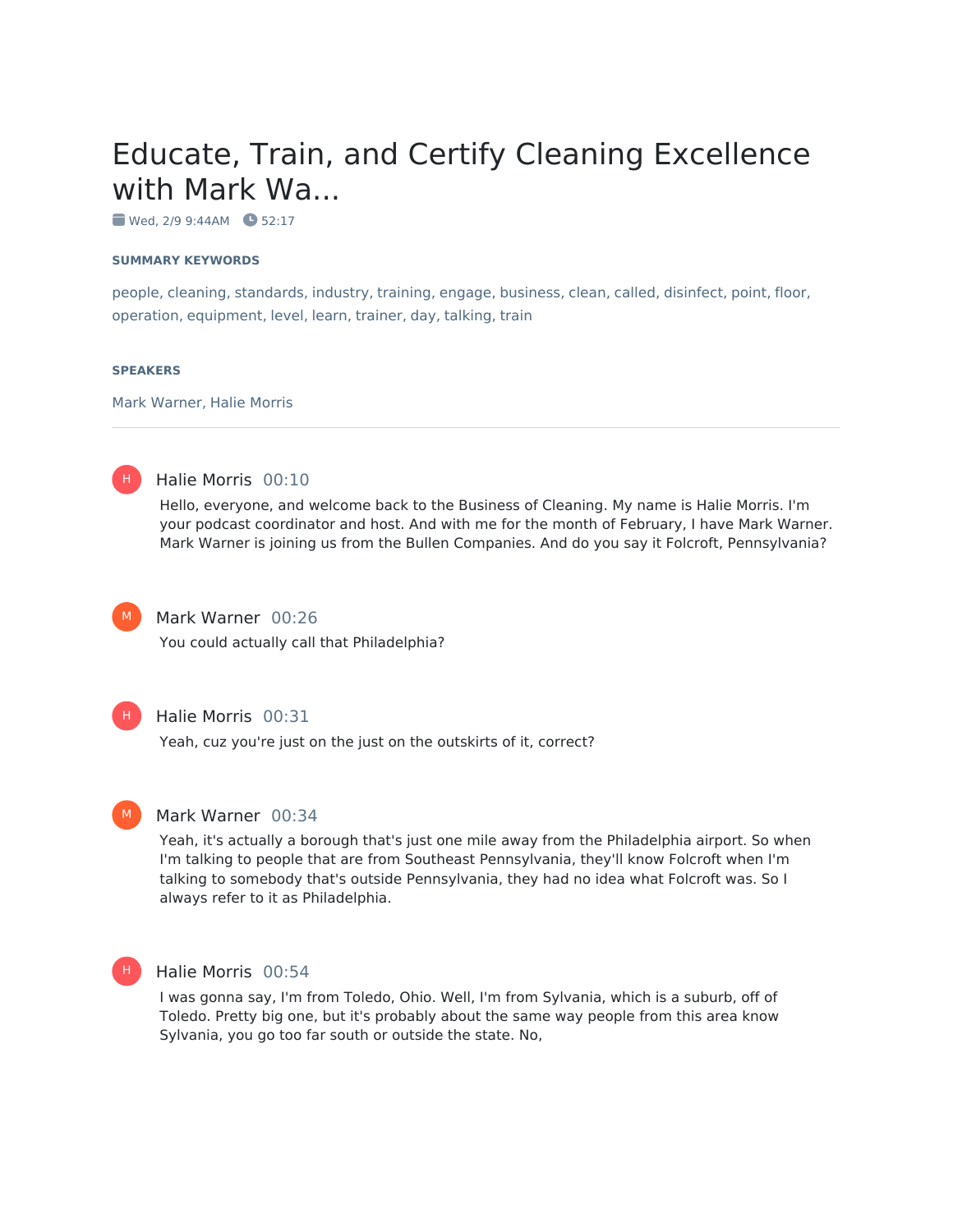### Mark Warner 01:11

it's telling Toledo. Alright,

#### Halie Morris 01:12

so you have done quite a lot. You've been in this industry, for what around 30 years? You've worked with is say you've worked with many other associations, different cleaning standards committees. Actually, that's what you do now, as you're on two different cleaning standard committee boards. Right,

## Mark Warner 01:32

right. Well, the the two standards that I'm involved with are definitely related to the cleaning industry. One of them is the pin for the standard was filed by the IICRC. That's the Institute for inspection, cleaning and restoration certification. And these are ancy based standards, meaning that they're documented his proper standards, just like an ISO standard might be to a manufacturer. So a lot of details you have to do one of the standards is the s 400, which is the cleaning standard. And it's a standard that's built to be adopted on a worldwide level. So there are members on that standards, consensus body that are from countries all over the world. The other standard that I'm involved with is the s 410. The s 410 is an infection control standard. And that got started a couple of years ago, generally to build these standards takes several years. And it got started before the big COVID pandemic. And it got started is the idea that people that are involved with cleaning and disinfecting a commercial built environment, need to know what those standards are. People in health care know what the standards are, if they've lived them for years. But people that are involved in just the basic everyday commercial built environment, they don't generally have that background. So the the s 410. Infection Control standard isn't aimed at healthcare, it's aimed at the rest of the world. And what they need to know and what they need to try to achieve a standard by definition is successful outcome, you know, or a desired result. So you really can't figure out how to do things unless you know where you're trying to go. What is the end game look like? And if you know what that is, it's kind of like taking a trip, you might want to take a trip out west. But if you don't really know where you're going, who knows where you might end up, you can end up in Seattle, you can end up in San Diego, or anywhere in between, right. So it's the same way when people try to work their business or their cleaning operation. They really need to know what's the end game look like? And that allows them to figure out how to enhance their business operation. How what do I need to do in order to get to that point specifically? So I'm a big believer in the standards and being involved with them, just so you know, Halie, they generally there's no compensation for being on a Standards Committee. It's time that you volunteer. And for me, some of the most valuable things I think I've done for the cleaning industry in general are things I've done as I've volunteered time for. So that's what the standards about you mentioned the obligations. Probably the one that people think about the most is the ISSA and the ISSA is the largest association on a worldwide level for the cleaning industry. And you know, holding a position there as manager of education, training and certification. Did a lot of things you gave me a lot of exposure but between you me and and our



H |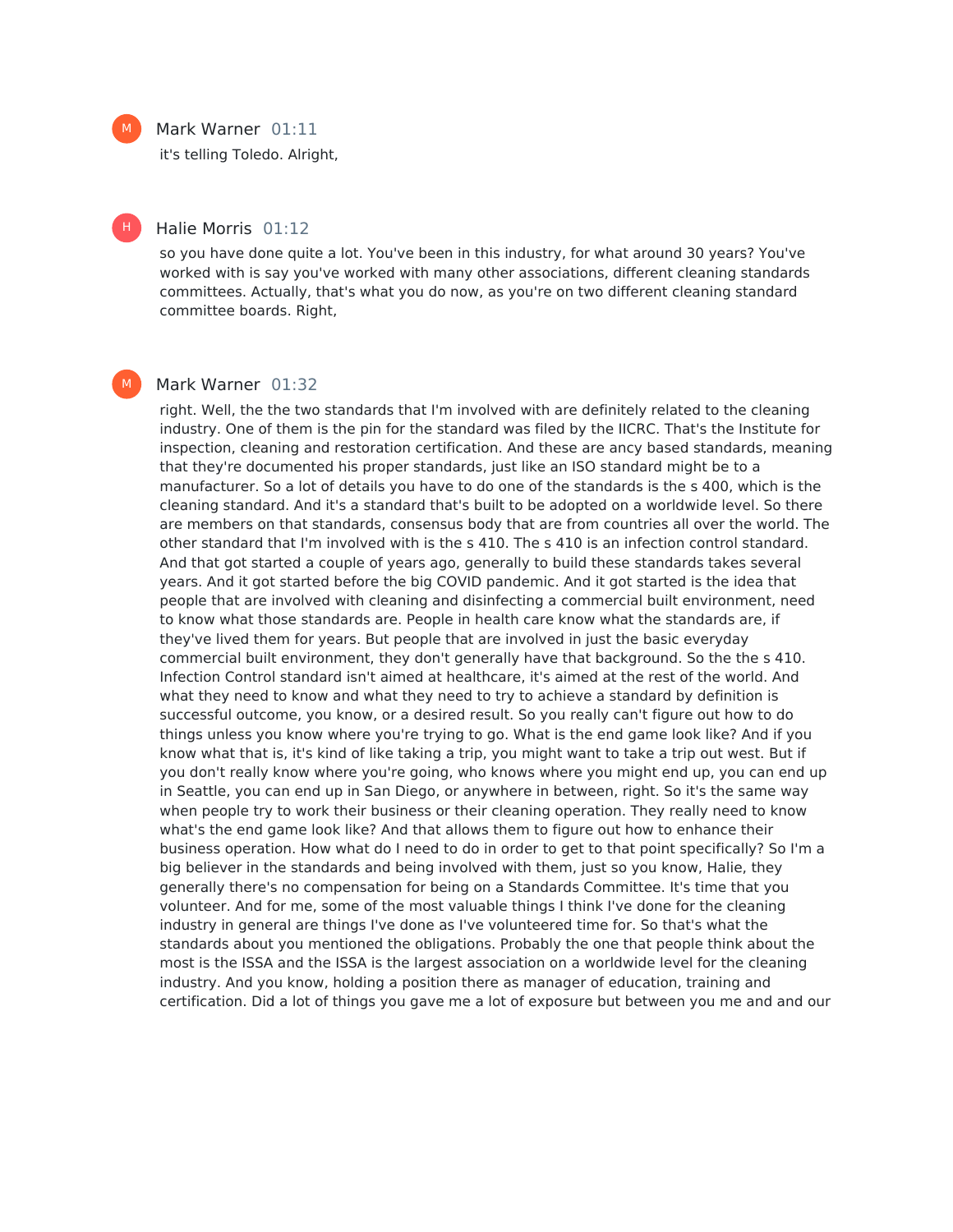listeners It caused me to really take a critical look at myself. And whether I knew enough, and it re engaged me with studying my game. And being asked to teach or train something made me motivated to master that level I hadn't before. So that was a game changer for me in life.

## Halie Morris 05:25

H |

 $M<sub>1</sub>$ 

H)

M

I was gonna say we had a conversation a few weeks ago, right? We talked about education a lot in that conversation. And thinking back to it, you and I both agreed, that we never really, you know, know enough. As soon as we learn more, we want to learn more, right? It's a continuous game of the more you learn, the more you know, you don't know,

#### Mark Warner 05:52

the definition of a catch 22? Yeah. The more you learn about any topic, the more you realize you don't know. So oftentimes, when I'm engaged with you, I do a lot of Train the Trainer kind of programs where you're teaching people how to become a trainer. And generally, where people are most worried is their little self, have a little lack of self confidence about whether or not they know enough to actually be a trainer? And what if I get questions about things I don't know, and so on. And, you know, I just really need to study more, and I know, I'll get more confidence. And I used to have to say, well, it doesn't really. So the more you study, the more you realize you don't know, so you have to accept the fact that you're not going to know everything. And you're going to get asked questions you don't know the answer to. And that's okay. You're not expected to know everything you're human. But you do you study it, you engage in it, and that makes you gives you the authority to speak about it as a trainer. And it usually puts people at ease when they're put on the spot that way.

## Halie Morris 07:00

I think one of the best skills that I kind of started to come to terms with during college, and then I've seen other people start to gain is that ability to get comfortable with being uncomfortable. So understanding, you know how to interact in a situation where you don't know. But you have to be like an authority figure, or you have to be the one, in this case, training someone. It's cool, because the way somebody transforms once they start to get that, and understand that it enables them to go so much further. And the common denominator with all of those people after that point is that they're almost always continuously learning and gaining knowledge and seeking to understand. And they are okay that they don't understand everything, because they know they can keep learning. And it is an interesting thing. And it made a big difference with those who are still in school or those in your career careers when lockdown happened. So I thought that was a very interesting part, though of your, your particular background is your strong connection to education, and training and learning?

#### Mark Warner 08:11

Well, you know, it's really funny than Thank you. What's really funny, is I knew that I had a good body of knowledge, because I've been around the industry for a long time. And, and that wasn't enough. What I didn't know that I didn't know is that to be a good teacher, to be a good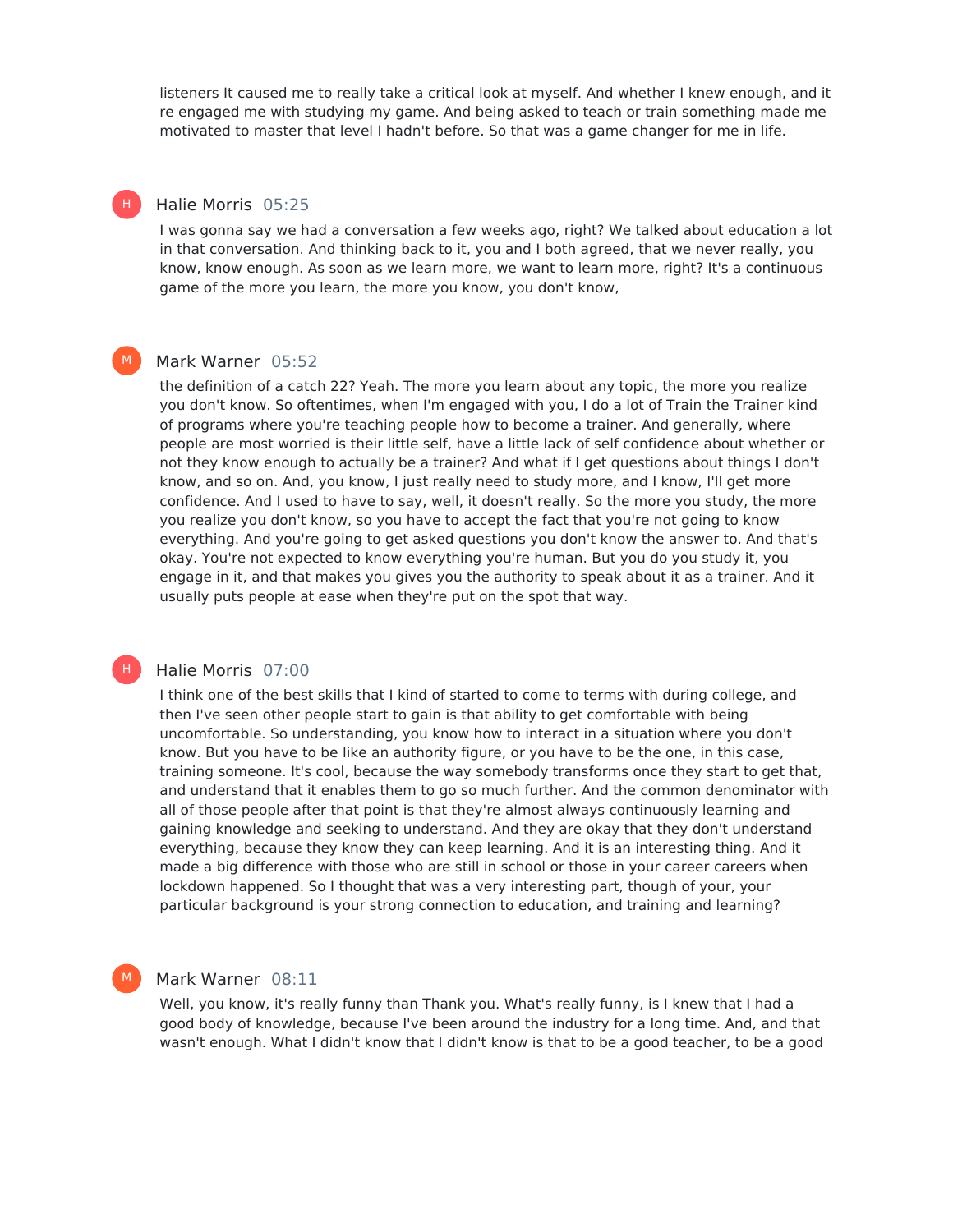instructor to be a good trainer, you have to understand the dynamics of a lot of other things. You have to accept the fact that some people learn visually, and some people learn by what they hear. And if that's the case, they generally have to deal with some degree of repetition. But the best way to do it is to get involved with some kinesthetics, you know, like hands on, because you can do some hands on stuff. And people learn much, much quicker and then supplement it with audio and visual. And that's not stuff that I really thought about until I got involved with being an instructor and trying to figure out just what is it that makes really a good instructor or trainer or teacher. And it's it kind of woven around knowing that different people are built in different ways in terms of the way they learn and to be effective. You have to know that there's lots of different things you have to do in order to try to engage an entire audience. You'll never engage the entire audience. There'll be people that won't engage just because they're resistant. The other thing you learn is that anytime you do any kind of live training, you're going to have people that are totally engaged. And then you'll have others that are not engaged to different degrees. act, you can have the disruptors, which are the people that just want to shout out from the back of the room, and disrupt your entire thing. And you have to know how to handle that, too. So, you know, those are things that I've learned. And boy, I really wish I had known those earlier in my career, I would have been fantastic. But you know, who would have thought that if you were going to be considered a subject matter expert near you, get asked to talk about it, that you'd literally have to study how to be a teacher. But you do. And the more most interesting thing there, Halie, the best thing that anybody can do is make sure that they're listening very keenly, because an audience or listener, or somebody that you're engaging with one on one will actually give you clues as to what it is that interests them, what inspires them, what motivates them, or what they don't want to hear.

#### Halie Morris 11:04

H |

M

I I've done some training and pre as I did recruiting, onboarding, and I you know, that those first couple of days, introducing somebody to accompany I would be their their primary point of contact. And actually distributor at the beginning of this week on one of our CRM systems for new hire. I've also tutored people in math, and calculus long before I even took calculus because I like math, I'm that person, right. And the one thing I learned early is nobody, like most people will not tell you when they don't understand something. And they will just sit there and bemoan it, because they're uncomfortable speaking up. And so I learned to pick up on body behavior, and body language to tell when somebody isn't quite missing something. And I've tutored a couple of people at once, but usually it's one on one. And being able to reiterate things in a different way. Sometimes, that's a skill set on its own, that I had to figure out quicker, otherwise, I wasn't doing what I promised I would do to I wouldn't, wasn't getting them from not understanding to understanding. And I always, when I sit down and help somebody with homework, or when I sit down and help somebody with a project in the office, or anywhere else, I don't want to just get it done, I want to teach them how to do it themselves in the process. So it's a very, it's a very interesting thing. But I can see like, somebody who's really, really good at cleaning, and has really mastered it coming up, and now being put in a point or a position to share that knowledge and pass it on as a trainer as a leader freaking out because they're like, I've never had to do this before, I don't know what I'm doing, you know. So well in

# Mark Warner 12:55

the cleaning industry, like some of the stuff that I've done is all related to you know, tactical and strategic elements of the cleaning industry. And since it's a business, or it's dynamic,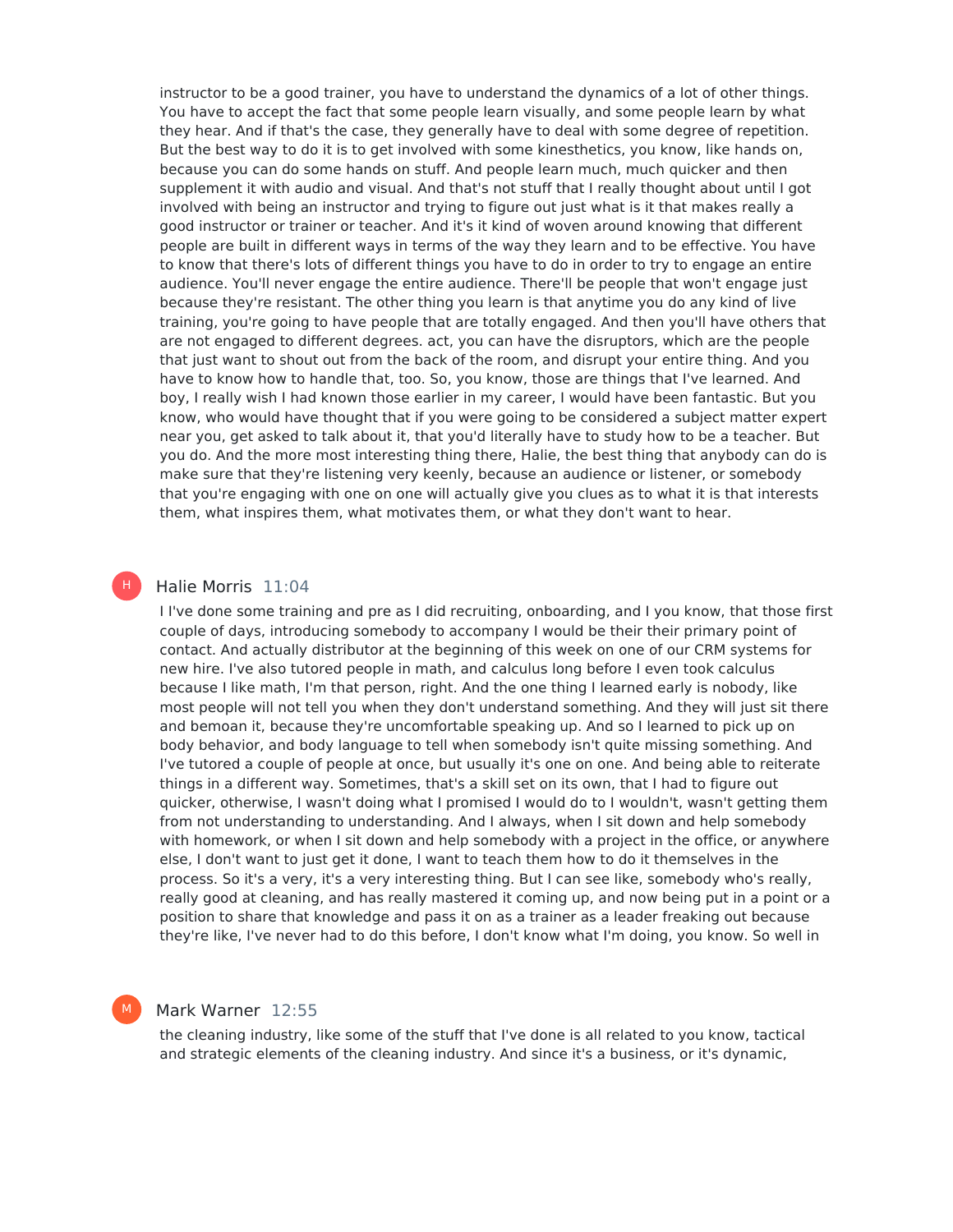within an organization or department in an organization, there is this factor called the ROI in the ROI, honestly, I'm going to give you some people to train. And I want to see a result from that. I want to see my business grow, or I want to see the building look cleaner, or I want to see some return on this. And that becomes a part of the challenge as well is how do you cater what you want to talk about to what can move the needle for an employer that wants their employees to go through training or, or a business that wants to ignite their sales and grow, you know that that's how very measure it and that that starts to really get intense at that point. Because it's not just about getting them the mastered the knowledge, but they knowledge by itself doesn't move the boat. You've got to know how to, you know, execute on that knowledge? How do you put that into play so that it changes something? And that's kind of the part that's always fast about the kind of training and instruction that I do in the cleaning industry because you know, you you know you you'd eventually know whether you're any good or not, because you'll have people either coming back to you saying we want to engage with you some more we saw results from the last time and we want more of that or for the other side of the coin is thanks have a nice day. We'll catch you in the next Life, you know, and essentially, that means that you pretty much failed no matter what. And when you think about it, it's, there's two elements that go on there. I mean, there's a degree of entertainment, you know, you have to engage people, there's some humor you got to get involved with, there's some connection you have to make. But you also have to deliver information, they need to benefit from their knowledge. And so I've seen people who are incredible comedians in the front of the room, and they can have you roaring and laughing. But if the hour and a half you spent with them, and now you have to sit down and take an exam on something, there is no way you would be ready for it as all you've been hearing his jokes for hour and a half. So, you know, the other end of it is you can have somebody that is so preoccupied with the details that they need to cover that the audience literally falls asleep, as they're, you're trying to impart that. So there's that little bit of balance between education and entertainment. I've heard that term entertainment used. So that's a mixture of those two words. But the bottom line within the business cleaning, for example, is that normally what people are trying to do is, when I talk about moving the boat forward, they're trying to fine tune their game on a couple different levels. What people initially might think, Halie, is that the training is all about tactics. How do I clean a better carpet? You know, how do I make the restroom appear cleaner? How do I clean this hotel lobby better so that it looks more prestigious? The tactics of cleaning is only one piece of it. Because you could tap be very much of a master of some of the tactics of cleaning and have no skill set, and trying to manage a team of people that are all sent into a building or a campus in order to try to attack it at that point. Instead of tactics, you're starting to study things like the strategies, you know what cleaning system design am I going to use, there's at least six, we can talk about that a little later. But the other thing that people don't realize it everything we touch, if we're going to clean it, there are three different and distinct things that we do to them. On a daily routine basis, we might go after dirt and soil. But that's only going to last so long until it looks like a dog's breakfast, then, then you got to, you know, pull out the cannon and go after it with heavy duty restorative work. Think about a four, for example, you can only mop it clean so many times before, it just won't respond anymore. And then what people will do is they'll strip it all out and refinish it. But that's not all people do with floors. For example, there's a million things you do in between, in order to keep and maintain a floor. So it looks well and works well. You know, things like top scrubbing and recoating and dealing with traffic lanes and think about the supermarket you go to you know, they're dealing not with the whole floor. The same. They're dealing with areas that are wearing out faster, they deal with that more aggressively than other areas that don't get a lot of traffic, you could say the same thing about an office building with carpeting. You could say the same thing about a restroom and an airport restroom in a high end office building two different levels of traffic. You could deal with the same thing as it was related to other forms of above the floor cleaning like disinfection. How many times you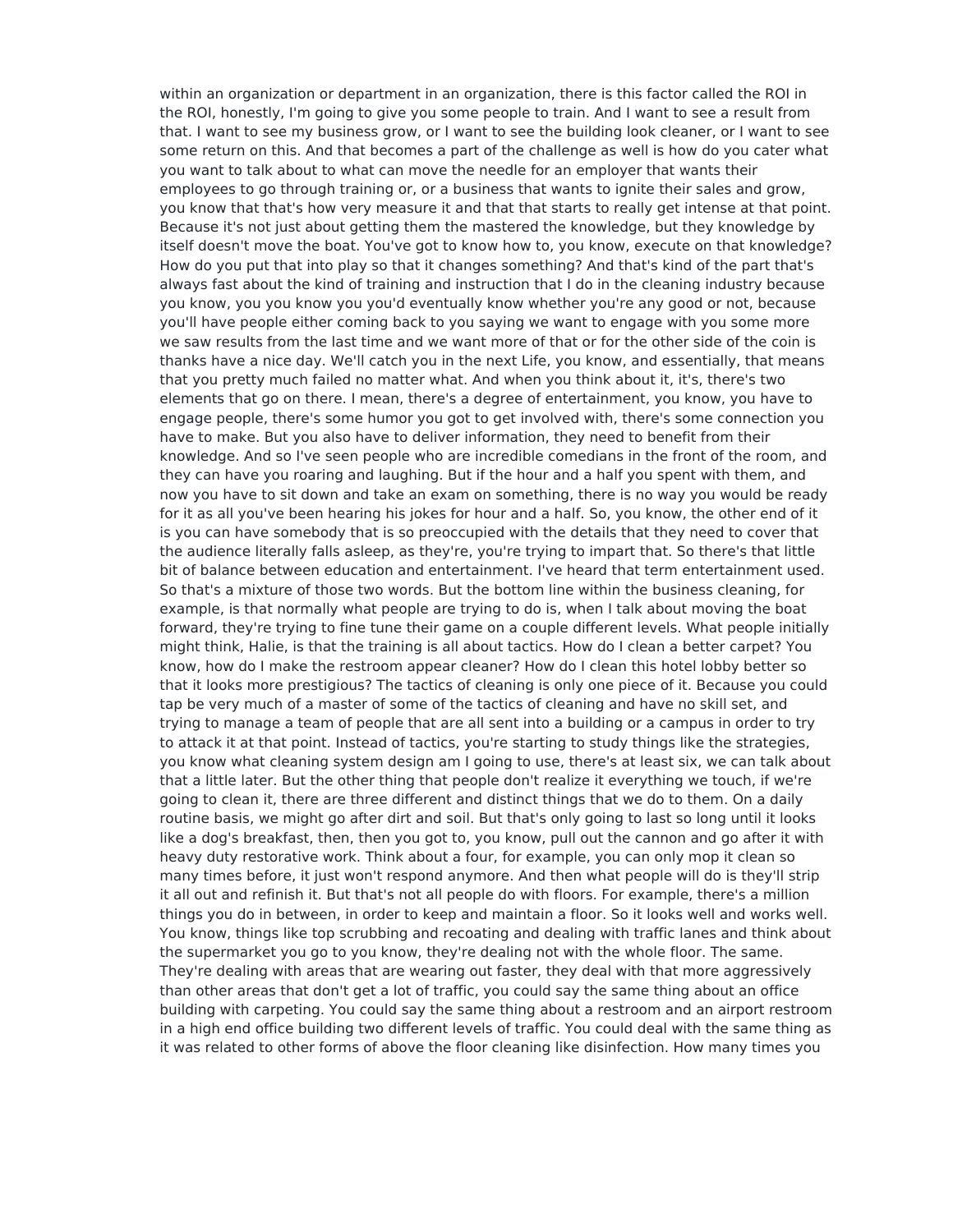have to disinfect that room mark? Well, none. If nobody goes in how many people are going in it? You know, what is the traffic patterns. So all of those are things that come into play. And where people have the least the least amount of knowledge, Halie is understanding that there are these interim care tasks that we do. And we do them to be more efficient at our game to end up with an effectively clean environment, but do it in the most efficient way. Like could you make your house look really nice if you extracted your carpets every day? Well, yeah, but would not be insane extracting your carpet every day, right? So your idea would be let's keep it looking good with a minimal amount of effort in only extracted when it desperately needs it. And so there's, these are called interim care things and nobody really knows how to do that. But where all that comes together what I was getting at before I went on a you know, little tangent there was that if you realize you got all those three things that you have to do at different timings levels, what we call a task frequency assignment. You plug all that into a spreadsheet, and all of a sudden yourself Man, oh my gosh, I got a lot to try to figure out here, how many people? Do I need to do all this daily stuff? And how often do I need to do these interim stuffs? And? And how does that impact the restorative level of cleaning that I got to do? And all of these things fit into a science called Work loaning, you know, and that's all about, you know, staffing levels, productivity rate assessments, even cleanliness, audits and task inspections. And generally, where I'm most sought after as instructor is at that level. It's not at the level of how do I do a floor, although I love talking about that. It's more of that strategic stuff. So because I've had people say to me, Halie, they're like, Well, what do you do? You know, and it's like, well, you know, I'm, you know, I work for the bullion companies in Philadelphia and their manufacturer, craft blender and specialty cleaning products. But mostly what I do is teaching training, educating people on the arts and sciences of cleaning. And they'll say, Well, how hard can that be? Who the hell can clean? My kids can clean godsakes. And I say, let me explain that grasshopper started talking about all the science that goes into doing this stuff, right. And it's not just about being effective. Anybody could be effective given enough time. But if you're not highly efficient, in that, your cleaning business will go out of business, or your, your cleaning department will end up being too costly to maintain. So it all has to be done with this high degree of efficiency, which comes into, you know, knowing what's best practices, you know, what is the step by step sequence that the entire world looks at as being the most efficient way to be effective. If you don't even know that, then you've got, you know, it's a crapshoot, whether you're going to be successful with your business really needs to know what is the most efficient way in most situations. And if I'm going to do it a little differently over this airport, or with this office building, it's because I have to because the unique environment that exists there, but I know the best practice and I know how to modify it. So that environment, which might be a 24/7 operation, or, or the reverse of that, you know, could be a church or a synagogue that might have a low level of traffic, and all of them have a certain expectation. So that's the kind of stuff that comes into like driving a business. And what we got started talking about in the very beginning was my involvement with standards. And so what I find the most is when I get into a conversation about like, here's how you do stuff. Here's how you manage stuff. And the first question I'll say is like, hey, Halie, do you? Do you know what the cleaning standards are here? And I've had people go, what, what are standards? I've had people say, yeah, there are no standards in the world. And it's like, well, there's 27 standards in the world. I've studied them all. Some are very relevant here in the United States, others irrelevant in other countries in the world, some of them very specific to how we manage and handle chemicals, or blood and body. Fluid spills, and cleanups and others are more broad based, defining what the word clean means. Because the word clean may mean something entirely different to me, Halie than it means to you. Yeah, you might look at something and well, that looks clean to me. And he's you're using your eyes, I might look at something and say, Well, I'm not going to give you my determination on that until I swab it with an ATP meter, or do a PCR test, or a swab culture and determine whether it's free of microorganisms. And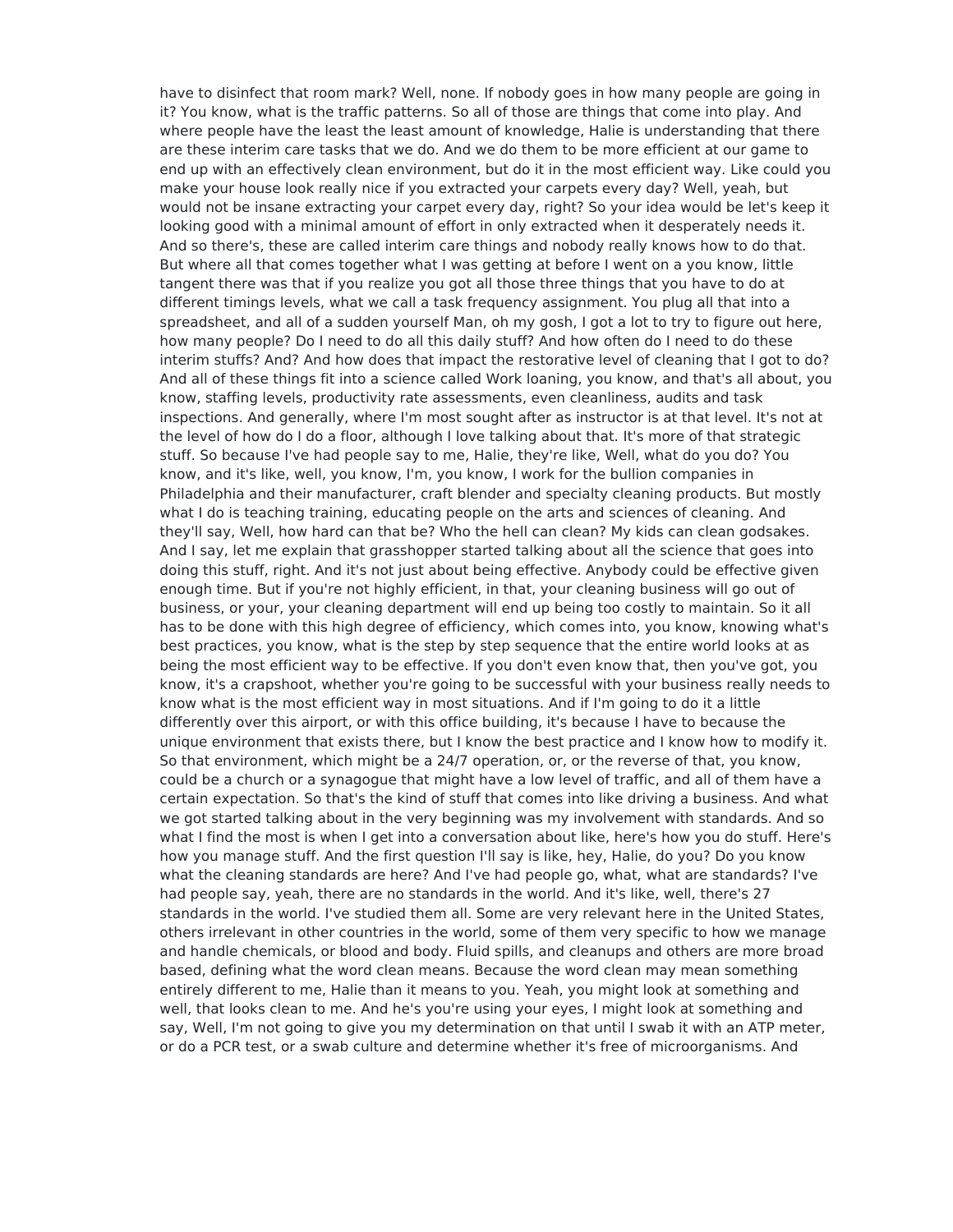both of us were describing clean and what we believe, but it was a very different definition that we're both using. So standards help figure out how you're going to define it. And if we do define it, how are you going to measure it? Is it just Halie walking around going? Yeah, this looks good. Mark coming in with all these like meters and stuff checking for microscopic invisible microorganisms? Or is it somewhere in between? How are you going to measure whether or not I'm successful in delivering your desired outcome? And that was what standards tell you. So anybody that's engaged with a cleaning business anywhere or running a cleaning department anywhere. If they don't have very defined standards. They cannot map out the plan to get there, and they're going to end up playing music chairs, no of musical chairs is right. Musical chairs in the cleaning industry means you got the job for nine months, then we spent three months looking for your replacement, we fire you with the 11th month and hire them. And every year people rotate positions. Every year building service contractors get fired and another company comes in. And it's all happens in a non ending cycle like a dog chasing its tail, because nobody spent the time to define the desired outcome created as a standard, and then build all the rest of it around that. Like, what is the task frequency assignments? I need to give? How much? How frequent? Do I need to do this in order to make it keep looking good? And if so, how many people? Is that going to take? can take 100 people, I got 10? How am I going to do that? So you have to start thinking about lots of things beyond that. That's the whole game of the business of cleaning. I kind of summarized in a cocktail party version.

## Halie Morris 26:08

H)

 $M_{\odot}$ 

H

There. Yeah. And I guess that's the point too, right. There's a lot of moving parts, there's a lot of nuances. And there's a lot of the soft skills that come into running a cleaning business that you don't see sometimes right away if you were a cleaner that started off independently and grew your business, because you had great success, because you did it well. Right? When you get into a position to lead an actual business that you've grown that far. If you're not looking at all these different things and sorting them out,

## Mark Warner 26:42

things will start to fall apart. Yeah. And so and it seems like a lot. But really,

# Halie Morris 26:51

that's one of those skills, you know, knowing what things require your attention, what skills you need to address those, and then where you can bring somebody else in, what skills they need and what they'll be doing. You know, because it's a it's a team thing, right? You're not going to hopefully, if you're the president of this huge cleaning company that spans three states, you're hopefully not going out and driving three states away to clean a job. Because you have no team out there. You know, you should be managing the things that a president manages, and you should have backup people or a backup plan, if something falls through on the scheduling, because it happens, right? Yeah, it's interesting, there's a lot to go into it. But again, it's stuff that you can you can start to break down and you can come and start looking at, like, you know, just standard for clean. Finding that first and foremost is probably a big thing. What is your goal? What are you trying to achieve? Because otherwise, you can't measure anything, you can't figure out if you've done it or not.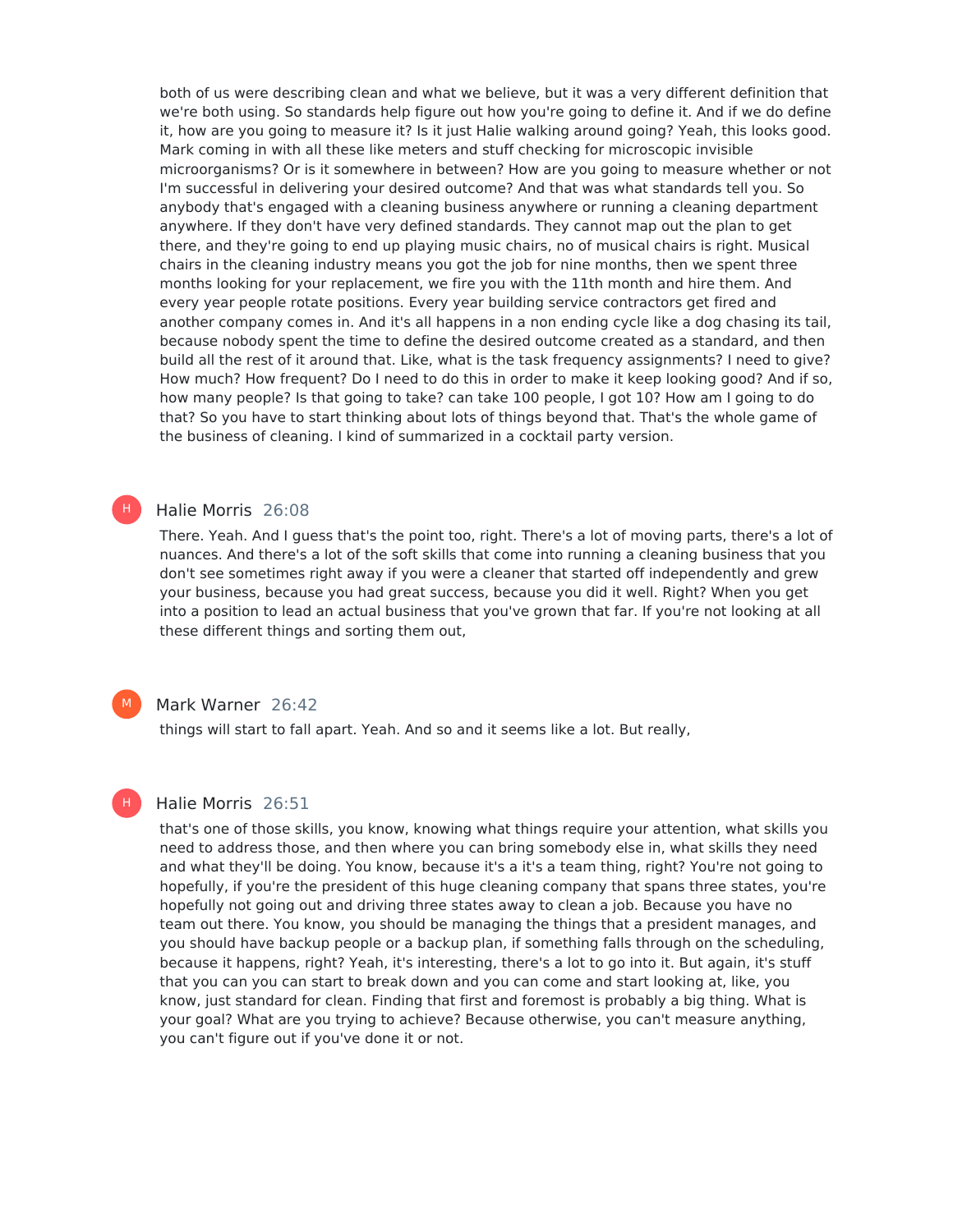#### Mark Warner 27:54

What I find is the the information that CEOs, business owners, entrepreneurs, even high level department heads in large university operations, what they're most interested in having a conversation about now is not how to clean a toilet, or do a floor, they want to talk about something that's often referred to as a project management formula. And there's four elements of that. And the first element of that is obviously building out a standard. If you don't have a standard, there's plenty of standards that are already out there that are somewhat generically Whitten the ISSA has three standards, the sim standard, the institutional and commercial standard, and the K through 12 standard. So if you don't have a standard choose that. I've done work with Johns Hopkins, and they are very big AI building their own standards. And when I did the training for them, they adopted a lot of ISSA standards as an addendum to their existing standards, because they liked some of the pieces that they didn't have in their own, which got into this simple level of defined clean and define how you're going to measure it. So that's kind of important. And it's usually a conversation that takes place by a company executive, when they're bidding on a job, or when they're negotiating their budget at the budget meetings. They need to make sure that they're defining what are we trying to here's what we see is the standard and here's what it's going to take. The second element of that formula is what are the task frequency assignments? I got to put on all this stuff? I mean, obviously I can make it look like the Taj Mahal. If I put 10 People fall around it, follow every person around, but that's not rational. So the question is, how do I create this wonderful perception? have clean with the most the least amount of people time and effort because that's what happens. And so you have to be really strategic about how you're assigning task frequencies. And once you you know what it's going to take from a task frequency assignment. Now, you need to figure out how many people do I need to do. And now you can use information that's readily available like the ISS a cleaning times, and there are a lot of other documents out there that make that available janitorial manager has some cleaning times established as well that are based on the ISO standards, I happen to know that. But the idea is that now that you know how long it should take for somebody that is trained in skilled at it, now you can start to figure out how many man hours it's gonna take to do all these tasks, assignments. That's the work loading and staffing part. And then there's the fourth element, Halie, and that's called resources. And all this would be a piece of cake if you are given unlimited resources, but nobody is given unlimited resources. So what happens is, somebody says, Well, that's all GradeMark, that you can do all that but, you know, I'm only giving you 10 people to work with, or I'm only giving you x amount of dollars to work with, what are you going to do now? Now Igot to work it in reverse? Well, if I have this much in terms of resources, or budget, or, you know, this is what I bid the job for, that's going to allow me to have this many people and still support the equipment and, and the profit that I need to make as a company where it did support the equipment and the overhead of my department. That means I only have this many people. So how do I use that many people to try to maximize my task frequencies? I'm gonna have to cut down on how frequent I'm doing it. And I surely can't cut down on how frequently I'm going to disinfect the bathroom. Right? That expectation that's done at least every day. In some areas, we're focusing on touch points getting disinfected multiple times throughout the day, I can't neglect taking out the trash every day, I'll get complaints about it. You know, can I change off how often I'm vacuuming a conference room that's not being used? Well, absolutely. So maybe that's where I pick up those. For even though supposed to vacuum, this whole floor every day, if the room wasn't used, maybe I can pick up some hours by not vacuuming, if the room is not used, and deploy that hours somewhere else where I can have more of an impact on the perception to clean. And if I do all that, I'm going to end up with a result, that might be a little different than what we

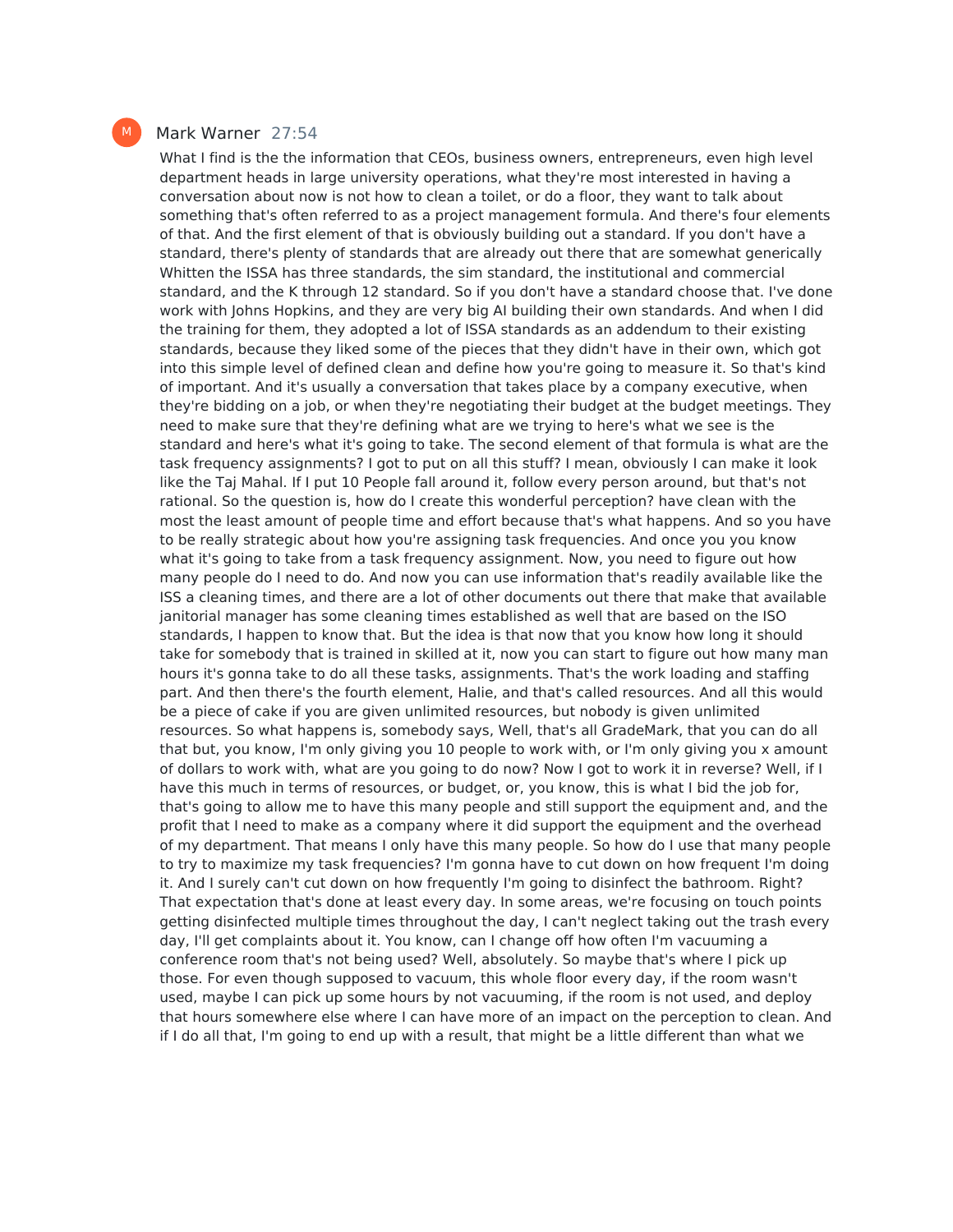talked about in our meeting for a standard I need to have somebody agreed to that. So if I'm working for you, Halie, and you say, Mark, that's all great that you can make this look like the Taj Mahal, but I only have this much money to put towards it. I need to know how to work it backwards to say with all that, here's what I can end up doing with this many people. And this is the result that I'm going to get. If I do that, is that acceptable to you, Halie? And you're gonna say, yes. And I'm like, okay, we can do it then with this, or you're gonna say, Well, no, I wanted a little bit better than that I want to be better than my competitors. For example, how much more would it take to raise that a little higher, closer to what we originally talked about is our desired wish list for a look. And now they know how Ibuilt that formula. And a really good business operation, CEO, Executive level of a cleaning company, or a high level executive in a cleaning department for a large university or a large government operation, they're going to be able to use all that to strengthen their position. And this is the best way I can tell anybody to avoid musical chairs. Because if this isn't agreed upon upfront, if you don't get somebody to agree upon the fact that you're going to provide this result as a result of the resources you're giving, then I'm here to tell you that this job in a year, if you're a contractor, you're going to get displaced, because they're going to be unhappy because the desired result doesn't meet their unrealistic expectations because nobody explained how they're met, what these resources would provide. And I do a lot of this work. I've done it for the ISS, say in China. I've done it for the HSA for the country of Nigeria, in the country of Ghana. And that's been done through both virtual training events, as well as some degree of one on one mentoring that, as you can imagine, in the last year and a half, that's pretty much virtual as well. But I'm telling you all this, because that's where there is such a gap in the world, there's not a gap in the number of people that can mop a floor, there is a gap in the number of people that can build a cleaning operation a business or department and do it very successfully, and to meet the satisfaction level of everybody involved. And so when we start talking about these kinds of things, and you can imagine, I'm just a ball at a cocktail party, Hey, Mark, you know, let's Flitz cleaning industry all about, alright, you got me going. So you either hang around, or you go running away and say don't talk to that guy. But I see it as having all these very, very, like you mentioned moving parts. And really what he's saying all I just said, was just a way to try to describe how many hundreds of moving parts there are. And if I wanted to complicate that even more, you know what I would throw in on that, Halie, let's go for it. How would I make the number of people I have more productive without adding more people increase? Now I've got to start looking at things like auto scrubbers, and right on equipment and carbon fiber extension poles and robotics and drones. And, wow, if I'm going to use that kind of equipment, my whole training has to be changed. I can't just show you how to swab a toilet boy, I got to teach them how to operate the software of a robot that's now going to do the daily routine cleaning. So then I'm freeing up man hours to do the interim and restorative tasks. And now I've taken those 10 people and I'm doing the work of 25 people. But I've had to make an investment in the high tech technology to enhance that production. Did I just add a few more moving parts? Right. So that's kind of how deep you can go on this. And I've been asked in over the last, you know, several years, you know, what is it that you have to train people about with the technology moving forward? Like everything we've talked about so far, there's listeners are gonna say I got that I kind of know all that, you know, throw something more at me it gets down to well, how do you? How do you enhance your training program? without pulling people off the front line? How do you get them trained on robotics, if all they've ever done was use a former machine and a wet back on the floor? And that gets into things like beyond visual audio and kinesthetics it gets into how do I take that to another level? can I incorporate digital technology like we're doing here? Right I incorporate digital technology is an online platform for providing some of what used to be done as a classroom based instruction, knowing what OSHA standards are, knowing what best practices are identified as being knowing what safety guidelines exist out there related to chemistry or running equipment that's corded, you know, I came up with a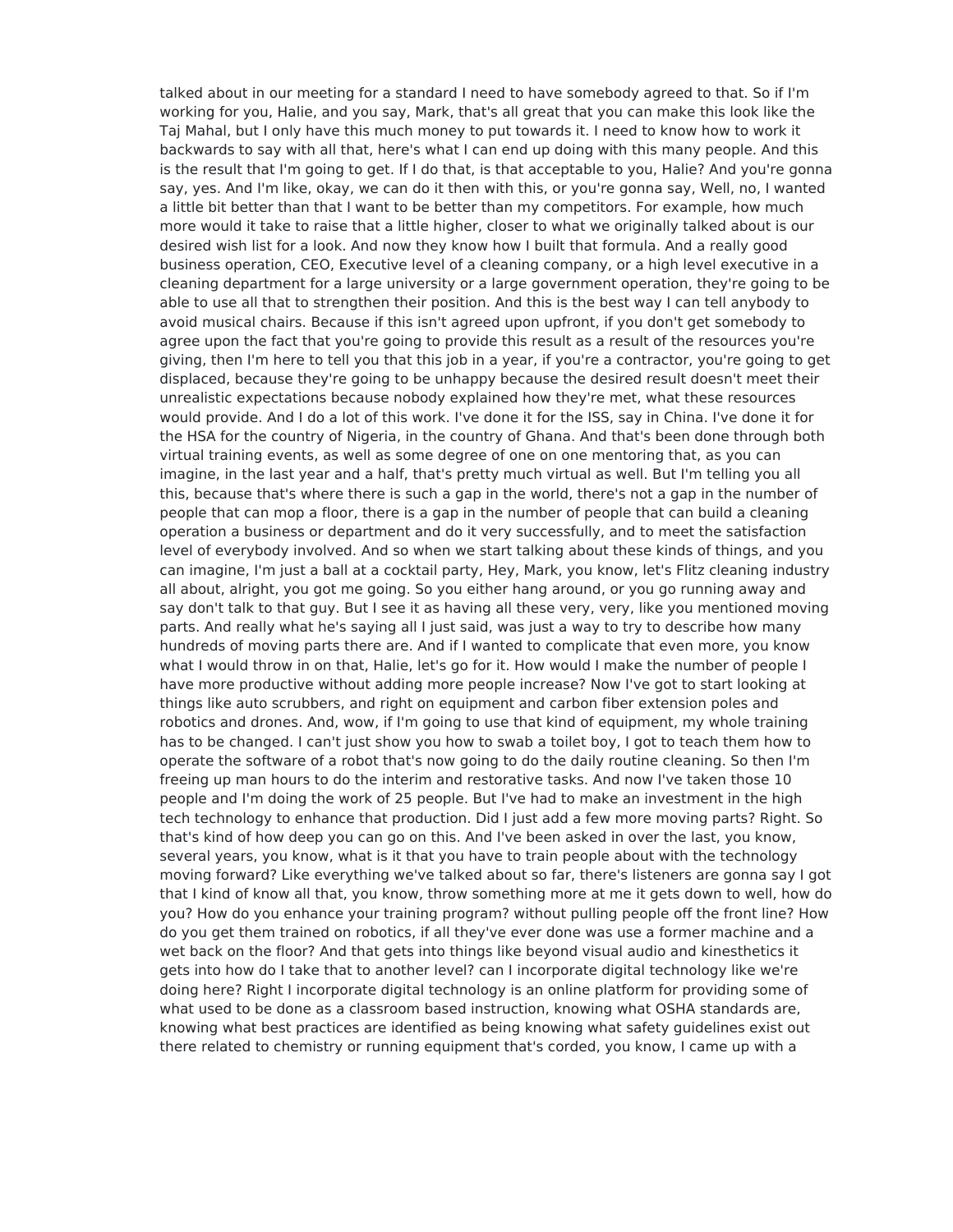digital online program. And now we go further than that. If you're trying to train somebody on robotics, do you have every real robot that was ever made? Of course you don't. So you incorporate VR, which is called virtual reality headsets, where they're actually being trained on what they can see through a headset, on how to operate robotics, in the same way that a pilot will sit in a in a booth and learn how to fly a 747. That's virtual. And then there's another level which is called augmented reality, which is where you literally have goggles that haven't on screen display, and are able to target those areas that you need to address what needs to be disinfected. What part of the label do I need to read? You know, when was this floor done last? What's the temperature of this over there? And that's called AR augmented reality. We see that a lot in the military. You see it on TV was science fiction movies, but it is actually the direction that somebody has to go to let's call use the word augment their training program in order to embrace state of the art technology and then on top of that, how do you do all that without screwing up your your work loading process, like I can't take people off the I can't not clean that building today. So I can't sit them down in a classroom for eight hours a day for three days in a row like the building will be dirty. You know, I lose the job. So then it gets into how you implement all these things over a consistent level of time. And so I will help people get engaged with a platform for internal training, where they dedicate maybe the first day of the week or the first day of the month. But they dedicated to training and writing to do 24 hours or 26 hours of training in one fell swoop, doing one hour on an ongoing basis, and it never, ever stops. At some point, if you run out of brand new state of the art material, yes, cycle back to the basics, just like an Olympic athlete does. At some point, they have practiced so much on their advanced techniques in their sport that they cycle back and try to reengage with the basics. Have I lost track of the basics, since I've been working on such advanced techniques in my sports? That's how we build a cleaning team. And I bet you totally did not expect to hear on this today.

### Halie Morris 41:04

H)

M

No, I it's, it's interesting. There's another level even to that, because anytime you're introducing these types of things, you know, we're talking about actually training them again in the mind, but you're dealing with people and a good time, a good portion of the time, when you introduce change, people are adverse to it, because it's different than what they're already comfortable with. And so when you're trying to figure out how to keep up with advancing technology, so that you can continue to stay ahead, and that you can continue to work more and more efficient, efficiently, and to get your team trained up. And you get to that point, there's always the roadblock of some people just don't want to do it. Like even if they doing training, once a week, every hour, they come up with something new, that's completely different than what they've they've been doing. And they're like, Well, I'm not doing it that way. That's stupid. There's another, there's even another layer of it. So

## Mark Warner 42:01

yeah, and that's when you incorporate the reverse psychology of peer pressure, which basically means introducing something as a pilot program, with a team that you know, will succeed with it, so that they can get excited about it. And it creates a degree of jealousy within other operations. They have that high tech stuff, and I don't. And that's when you introduce it to the people, you know, are going to be initially most resistant, because now they're asking for it, rather than feeling as though it's being forced upon them, without them being a stakeholder in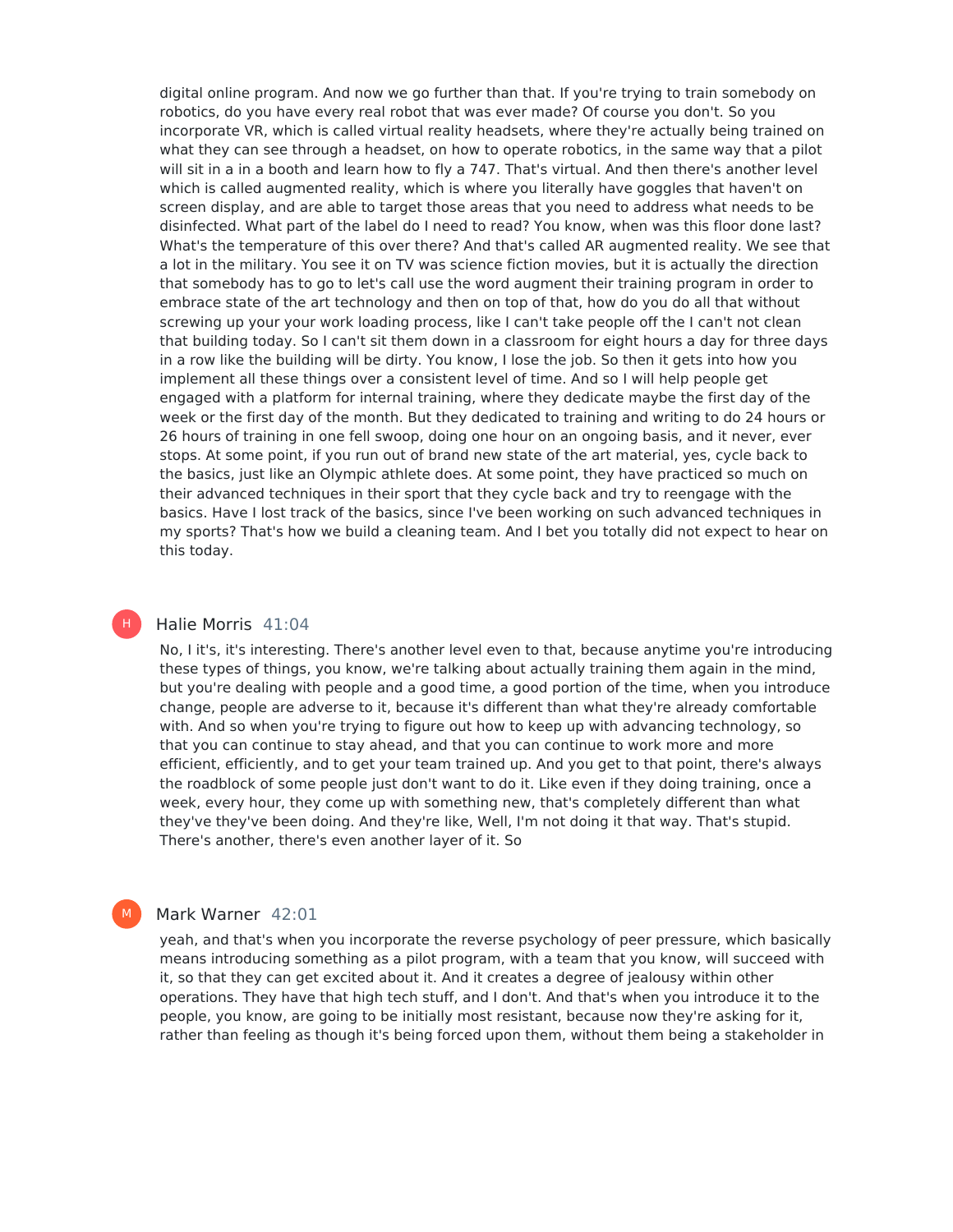the decision that's being made. And that's part of what goes into training at a strategic or management level, is teaching people how to get their team to engage with new technologies. And there's a whole science as we're talking about a whole science around that as well, if people that can do that really well, and help others get through that. They're very valuable people in the cleaning industry. And there's many of them. There's many people that have that skill set, but not as many as you might think.

#### Halie Morris 43:17

H |

M

I'd say they're, they're valuable in any industry. So that's, that's one thing you have to watch is having having good people that can come in and change mindsets, gradually over time. That is, that's a powerful thing, especially at that level. So we we've covered a lot. And

### Mark Warner 43:38

I have like one other little point, yeah, that I thought would be great to throw out there. And it might engage some of the listeners to prompt them to say, Hey, I like that you should have him back again someday, which would make me feel really good. You know, what I look at when I think about the business of cleaning, is that there are three things that are particularly relevant. One is that people that are within the cleaning industry need to know that they can develop their career that there's a career development pathway. And that pathway revolves around understanding things like the tactics of cleaning and best practice, but it also revolves around understanding the strategic elements that go into it, as we've been talking about. The other end of it, of course, is the entrepreneurs that want to get engaged with this business and have the money and they don't want to actually do the cleaning of the floors, but they want to build a company and what they need is a different level of stuff. But the third one, and really what I was working around to is the entry to the cleaning industry. And I've spoken on Capitol Hill to the Senate said subcommittee about the fact that the cleaning industry was a An excellent opportunity for returning service veterans or heroes to enter and engage in, in industry, that would be a great career path development. And they poo pooed. Me, they actually said, why Mr. Warner? Why would we want our returning heroes to ever want to engage in something as menial as the cleaning industry? Well, you could imagine saying something like that to a person like me. So I got mad figuring they're never gonna have me back anyway. And I went on a tirade. And I explained the fact that they are ignorant about what the cleaning industry is that the cleaning industry isn't just made up of the frontline worker, the frontline worker is the person you see taking out the trash or doing the floor, the way you don't realize is there's team leaders over that and their supervisors over them. And there's middle level of management that oversees all that. And in many cases, there's an executive team and even a CEO. And you can work your way right up to that CEO level. By starting at the front line, how many other industries can you think of that you could enter into it. And just because you had the desire to work hard, and you are ambitious, you could start off by mopping a floor and build yourself up to becoming the CEO of a major company. So the cleaning industry is a fantastic opportunity, because there's very low barriers, almost no barriers of entry. And if you get engaged with the cleaning industry, although you might start at a menial task level, it is an industry that advances people at a very rapid rate, based on how much they can deliver in the terms of leadership over a team and how to build a company, for example. And for returning service veteran who might in fact even be have some physical challenge site or handicap. It's a fantastic industry, because they can excel within this industry, no barrier of entry. And they can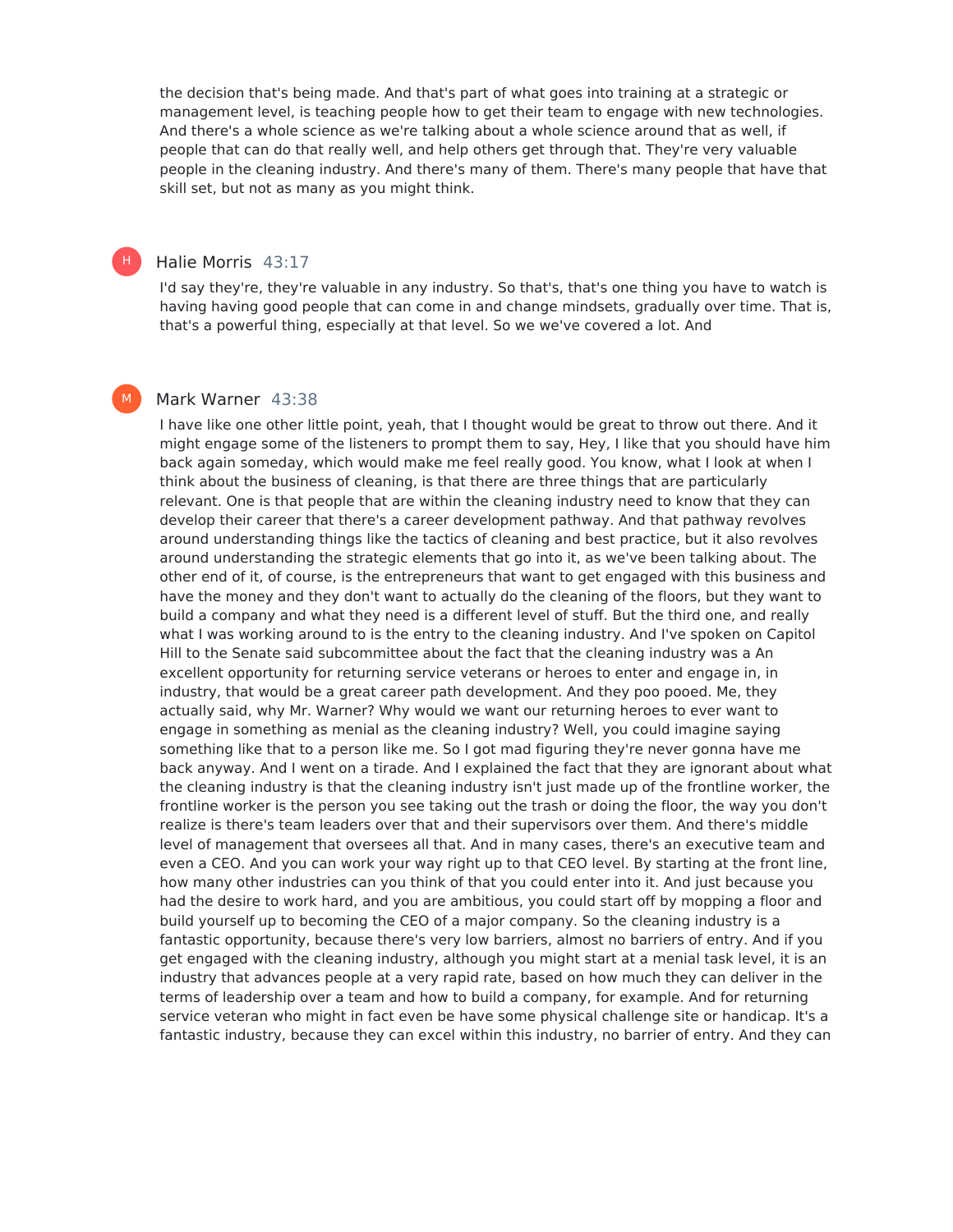take this as far as they want to go, they could not only do the service side, but they could also go down the supply chain side, which means that they get involved with the manufacturing of chemicals and equipment, they might get involved in the distribution of those chemicals and equipment out to the end users. Or maybe they get involved with the science of r&d, of creating brand new chemistry and brand new equipments. And then there's a third leg to the stool. And that is, maybe they're passionate about it. And they decide they want to be an educator, a trainer, and instructor or writer that can advance the industry in that way. These are dynamic paths. And if you told anybody that they could rise in any industry to the level of becoming a CEO, or an educator and a college or be able to become well, you get my point. Yeah, at any level, they wouldn't be asking you what do I have to do? They wouldn't ask you if it was a pantyhose manufacturer, or whether it was a cleaning industry, the idea that they could use a pathway to get into this upper level of business, they would do it wholeheartedly. And that the flaw of that Senate said, they were looking at it at too shallow A levels. And you know what they said to me, Halie, how they say, they apologized, good. They had Mr. Warner, we had no idea that all that existed and we could fully support that concept. Since then, programs have branched out to go after large homeless operation, there's project we hope in San Francisco, which is the largest homeless shelter operation where individuals that are homeless, through maybe no choice of their own, have the opportunity to get someone to sponsor them to go through a training and education program to get certified to be able to get a job that allows them to make a living the blind and handicap associations throughout the United States throughout the world for that matter, but primarily in the US have embraced it as a way of taking somebody and teaching them skill sets that allow them to maintain their their life to build a life that maintain their dignity. So all of this has created a movement in that direction and and I love being part of it. And I I like to think back that you know maybe that little meeting in Washington DC way back when might have been one of the very early embers that caused this. This flaming Rise of the Phoenix that happens. Anyway, I wanted to share that with you and your listeners.

### Halie Morris 49:54

H |

M

No, I appreciate that. It's it's incredible. It's one of the things there are so many incredible things going on in this industry. And so that's, that's actually not something I'd heard about before. But it is, it is one of the truest statements because to truly walk into an injury, you know, entry level frontline position, a truly an entry level position, not one where you have to get a four year degree and three years of experience before you walk into it. One where you can walk in from wherever you're at in life, and be able to work your way up through hard work, dedication, the opportunity to grow and learn there. There. There's not really too many options in the world outside of this industry. And then one thing from talking to many people across this industry for the show, and at events, like the ISS, a show is a lot of these companies, they almost expect their leaders to have sat at that position and bend the frontline worker at some point. And to understand it, we talked to Terrell Wagh not too long ago, she her family, it was her family's company. But she started at the very frontlines and worked our way up versus, you know, there, it bridges that gap a bit. And it shows that there is a power and understanding every leg of your business and having the opportunity to grow within it. So

## Mark Warner 51:22

why I really want to thank you for for honoring me with the opportunity to to do this podcast with you. I'm really grateful for it.